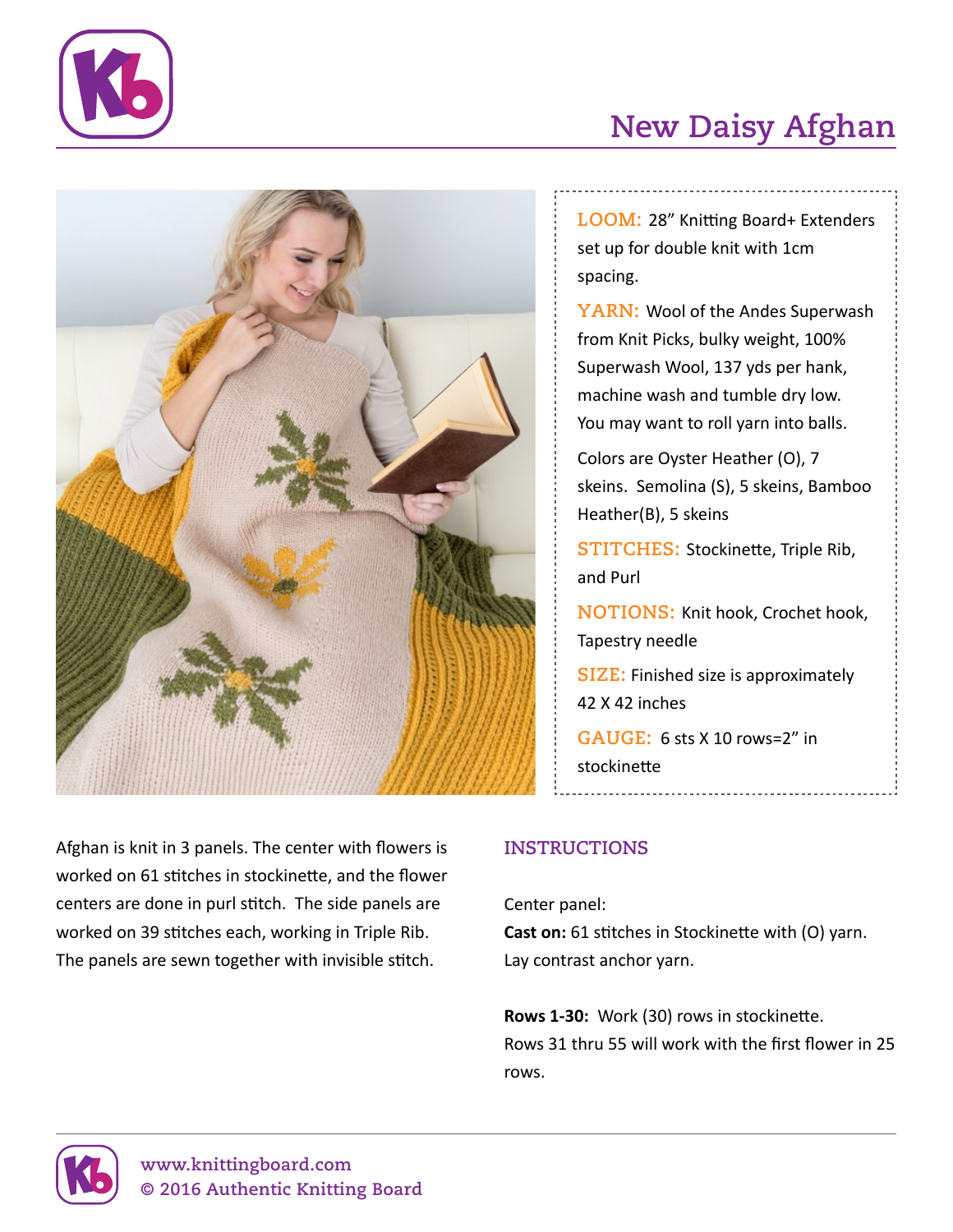

### **1st Flower Design**

**Row 31:** Tie on one ball (B) yarn at stitch #20 from L side. Tie on one ball (B) yarn at stitch #31 and one ball of (B) yarn at stitch #42 from L side. Work one stitch, front to back on these stitches. Lay (B) yarns down and work row with (O) yarn in stockinette skipping the stitches covered with (B) yarn. Hook over.

**Row 32:** By the graph, you will see this row will work the (B) yarn on sts 20-21 and 30-31-32 and 41-42. Lay down the (B) yarn and work the row in (O) yarn skipping the (B) stitches. You can do each of these (B) sections with stockinette stitch also.

**Rows 33 thru 40:** Continue following the graph by first working each section of (B) yarn in stockinette stitch. Complete each row with the (O) yarn in stockinette. Hook over all pegs.

**Row 41:** Tie on one ball of (S) yarn at peg #30. Work stitch #30-31-32 in purl stitch. Work sts 21- 22-23 in (B) yarn and 28-29 and 33-34 with center (B) yarn. Work 39-40-41 in stockinette with R side (B) yarn. Complete the row with (O) yarn on all remaining stitches in stockinette. Hook over all.

**Rows 42-45:** Work as row 41 according to the graph.

**Rows 46-55:** Work these rows with (B) and (O) yarns per the graph working with the (B) yarns and **New Daisy Afghan**

then the (O) yarn to complete each row. Tie and knot the (S) yarn when you get to it to one of the other yarns to secure.

As you complete row #55, tie off all the ends of (B) yarns and weave in yarn tails.

Work (24) rows with (O) yarn in stockinette stitch. Center Flower Design

Next (25) rows will repeat the flower design. This will repeat rows 31 -55 but alternating the yarn colors. When the row/graph calls for (B) yarn, use (S) yarn. When the row calls for (S) yarn in purl stitches, use (B) yarn in purl stitches. Work (24) rows with (O) yarn in stockinette stitch. 3rd Flower Design Repeat rows 31-55 for the last flower design. It will be like the 1st design in color. Work (30) rows with (O) yarn in stockinette. Cut and knot leaving 3" yarn tail. Bind off with 2-loop method using crochet hook. Knot with yarn tail and weave in.

#### **Side Panels:**

The side panels will be worked in the Triple Rib stitch. One will start with (B) yarn for (80) rows and change to (S) yarn for (80) rows. The 2nd will start with (S) yarn for (80) rows and change to (B) yarn for (80) rows.

Cast on (39) stitches in Triple Rib with (B) yarn. Work for (80) rows. Cut the yarn with 3" tail. Tie